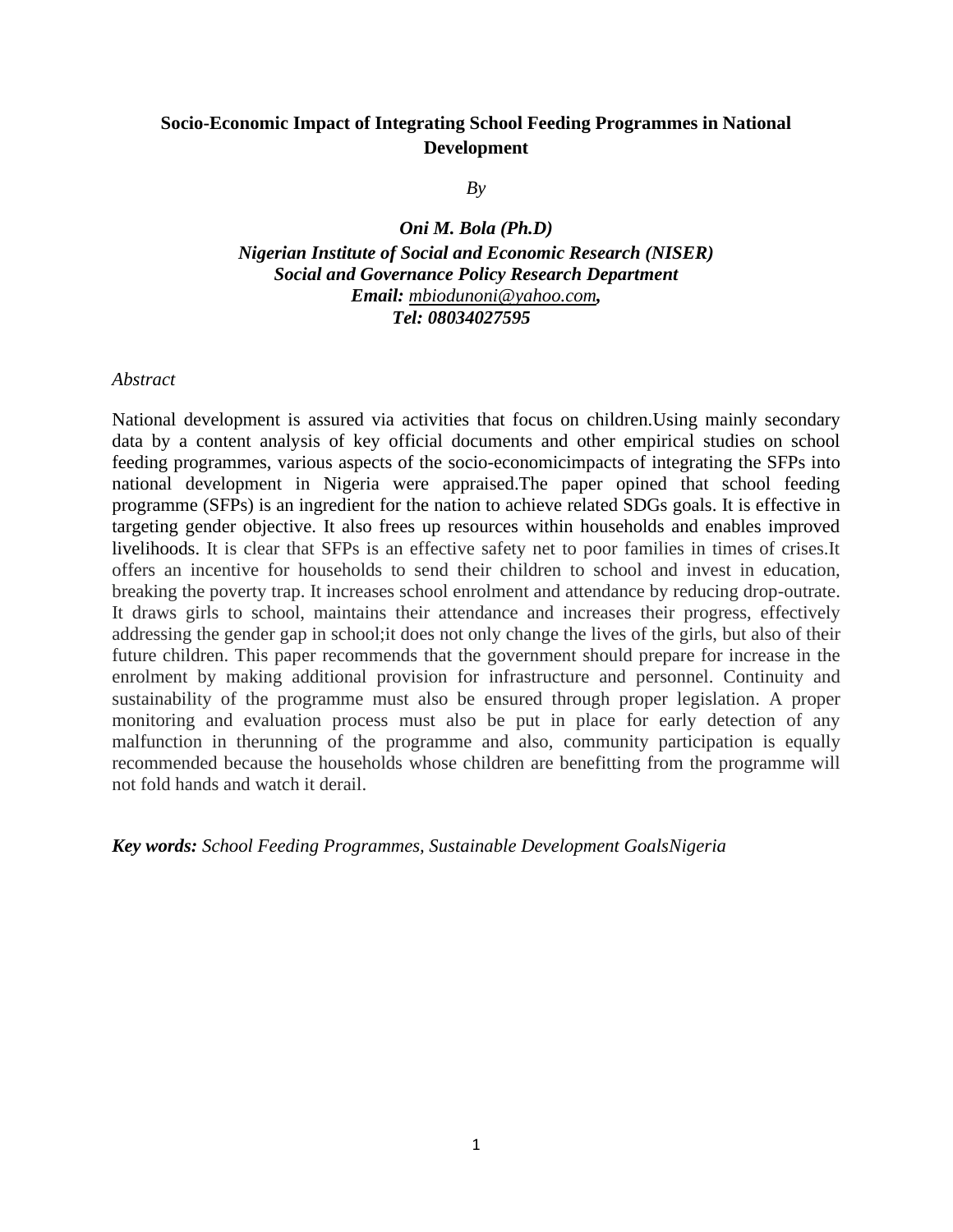### **Introduction**

School feeding programmes is defined by the World Bank as "targeted social safety nets that provide both educational and health benefits to the most vulnerable children, thereby increasing enrollment rates, reducing absenteeism, and improving [food security](https://en.wikipedia.org/wiki/Food_security) at the household level." Beyond improvements in access to food, school feeding programs also have a positive impact on nutritional status, gender equity, and educational status, each of which contributes to improving overall levels of country and human development.Development activities that target children are tools for eradicating chronichunger and lifting developing countries out of the poverty trap. By investing inthe health and nutrition of school-age children, a country can increase the humancapital of its younger generations and achieve sustainable economic growth andhuman development. School feeding is described as a powerful andeffective intervention that can help fight chronic hunger while reducing povertyand inequality.

Food and Agriculture Organization's (FAO, 2007), estimated that 923 million people in the world were chronically hungry, which was an increase of about 75 million people from the 2003- 05 estimates (FAO 2008). Many of these are children, and a vast majority of them are in developing countries. These numbers suggest that the Millennium Development Goals (MDGs) related to hunger and malnutrition could not be met by 2015 as planned. The persistence of hunger, malnutrition, and micronutrient deficiencies can have long lasting effects on the health status and productivity of people and their nations. Early malnutrition can adversely affect physical, mental, and social aspects of child health, which in turn leads to underweight, stunted growth, lowered immunity, and mortality. Research has shown that the physical effects of malnutrition as measured by indicators such as body mass index (BMI), have a significant impact on an individual's productivity and wages (Broca and Stamoulis2003). Jomaa, McDonnel., and Probart, (2011), state that "childhood under-nutrition imposes significant economic costs on individuals and nations, and that improving children's diets and nutrition can have positive effects on their academic performance and behaviors at school as well as their long-term productivity as adults." Alderman, Hoddinott, and Kinsley (2006) found that malnutrition led to delayed entry to school, less overall schooling, smaller stature, and 14% lower earnings as adults.

The need for school feeding programme in Africa and indeed Nigeria is underscored by the fact that appropriate nutrition remains unmet for a vast number of children; the trend of malnutrition in Sub-Saharan Africa is mind boggling. For the region as a whole, there has been no progress made in reducing the prevalence of child malnutrition over the past 15 years, and there are some indications that the situation has worsened. Ethiopia and Nigeria are countries in the Sub Saharan Africa with very high rates of malnutrition (Getahun et al., 2001; Adewara and Visser, 2011). Unfortunately the diets commonly offered to young children are of low quality and often lack variety, which is the key to specific nutrient adequacy. They are usually of low energy and nutrient density and as a result, multiple nutrient deficiencies are common in this age group (Ogbimi and Ogunba, 2011). Malnutrition has continued to be a public health problem in Nigeria where the poor socio economic condition has continued to work in synergy with malnutrition (Olusanya, 2010).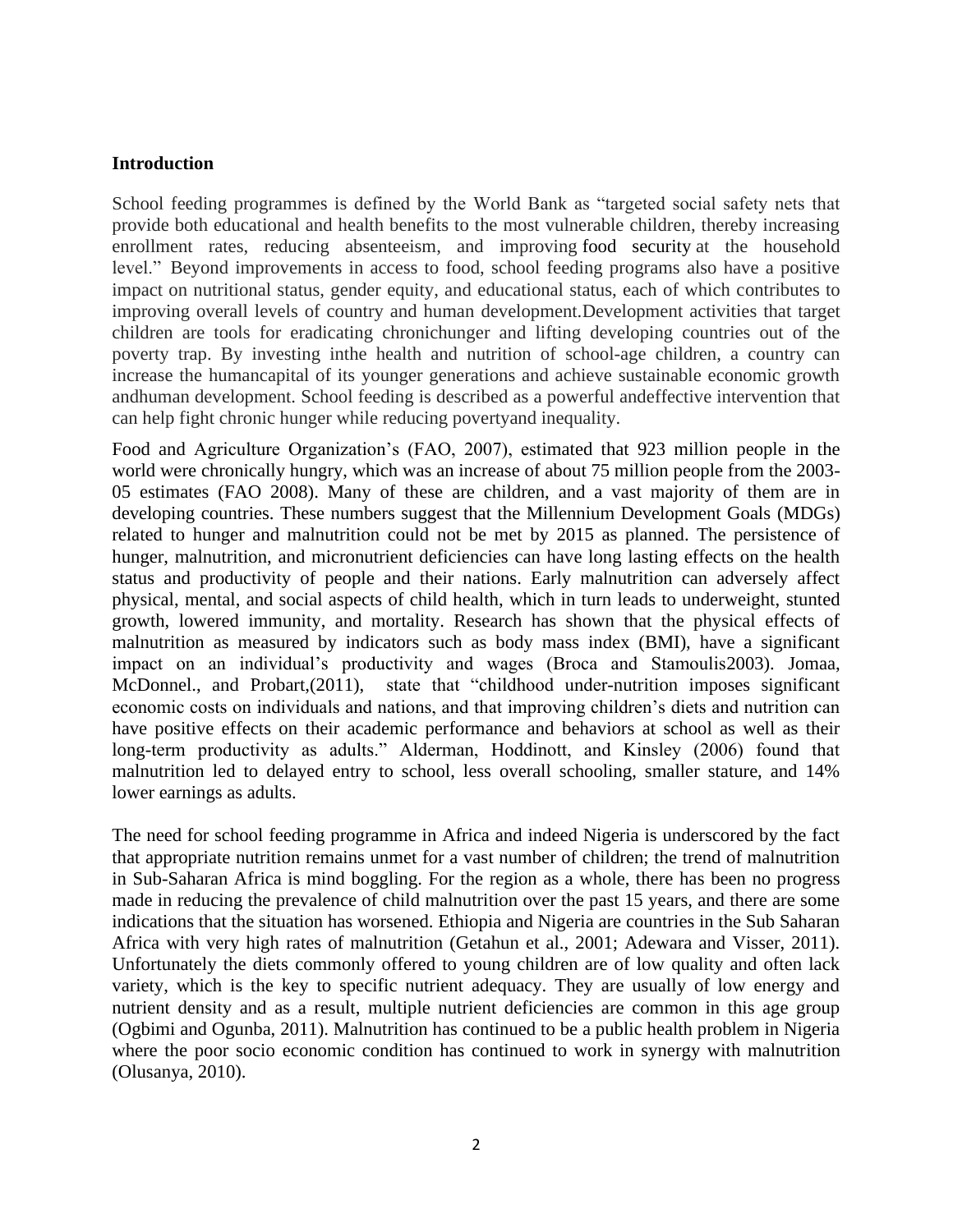The school feeding programme is not new in Nigeria, the former President OlusegunObasanjo in 2005 launched a home-grown school feeding programme which was aimed at improving the nutritional intake of at least 25 million children of school age. A total of 2.5 million children or 10% of the total population of primary school children were expected to take part in the pilot phase of the programme aimed at providing one meal per school day for every child in Nigerian public primary schools.

## **Literature Review**

Children in poor health start school later in life or not at all. A study in Nepal found that theprobability of attending school was 5% for stunted children versus 27% for children of normalnutritional status (Moock and Leslie, 1986). In Ghana malnourished children entered school at alater age and completed fewer years of school than better nourished children (Glewwe and Jacoby, 1994). The number of days that a child attends school is related to cognition and performance (Ceci, 1995; Jacoby, Cueto and Pollitt, n.d). SFPs can have a positive effect on rates of enrollment and attendance.

A recent evaluation of an on-going school feeding program in Burkina Faso found that the availability of schoolcanteens were associated with increased school enrollment, regular attendance, consistently lower repeater rates, lower dropout rates in disadvantaged provinces, and higher success rates on national exams, especially among girls (Moore, 1994).A small pilot school feeding program in Malawi was evaluated for its effect on enrollment andattendance. Over a three month period there was a 5% increase in enrollment and up to 36% improvement in attendance/absenteeism compared to control schools over the same period (WFP, 1996a).Niger has one of the five lowest school enrollment rates in the world; the school feeding program is intended to enhance attendance of nomad and transhumant families, particularly ofgirls.

Beneficiaries receive the equivalent of the total daily recommended food intake (2,079kcal) in three meals per day. In addition, as an incentive for girls' participation in schools, some families receive an additional take-home ration. Evidence from past experience with the SFP shows that it contributes to its objectives: whenever canteens have been closed, even provisionally, immediate and high absenteeism follows and children are withdrawn from school. In areas with nomadic and transhumant populations, the school year cannot commence until food stocks arrive (WFP, 1995; 1996). Although not a school feeding program in the traditional sense, school-based food distribution has also been used successfully to improve enrollment and attendance among schoolage children, particularly girls.

In Bangladesh a program of school-based food distribution increased enrollment by 20%versus a 2% decline in non-participating schools (Ahmed and Billah, 1994). Also in Pakistan, the program provides an income transfer in the form of one or two tins of oil per families whose girls attend school for 20 days per month. In its pilot phase the oil incentiveprogram demonstrated that it could make a significant contribution to full attendance. Participating schools enrollment improved by 76% compared to 14% in the province overall.Attendance increased from 73% to 95% among participants. The program also claimed to putadditional food into the hands of mothers and to serve as a contact between mothers andteachers on distribution days (WFP, 1995; 1996).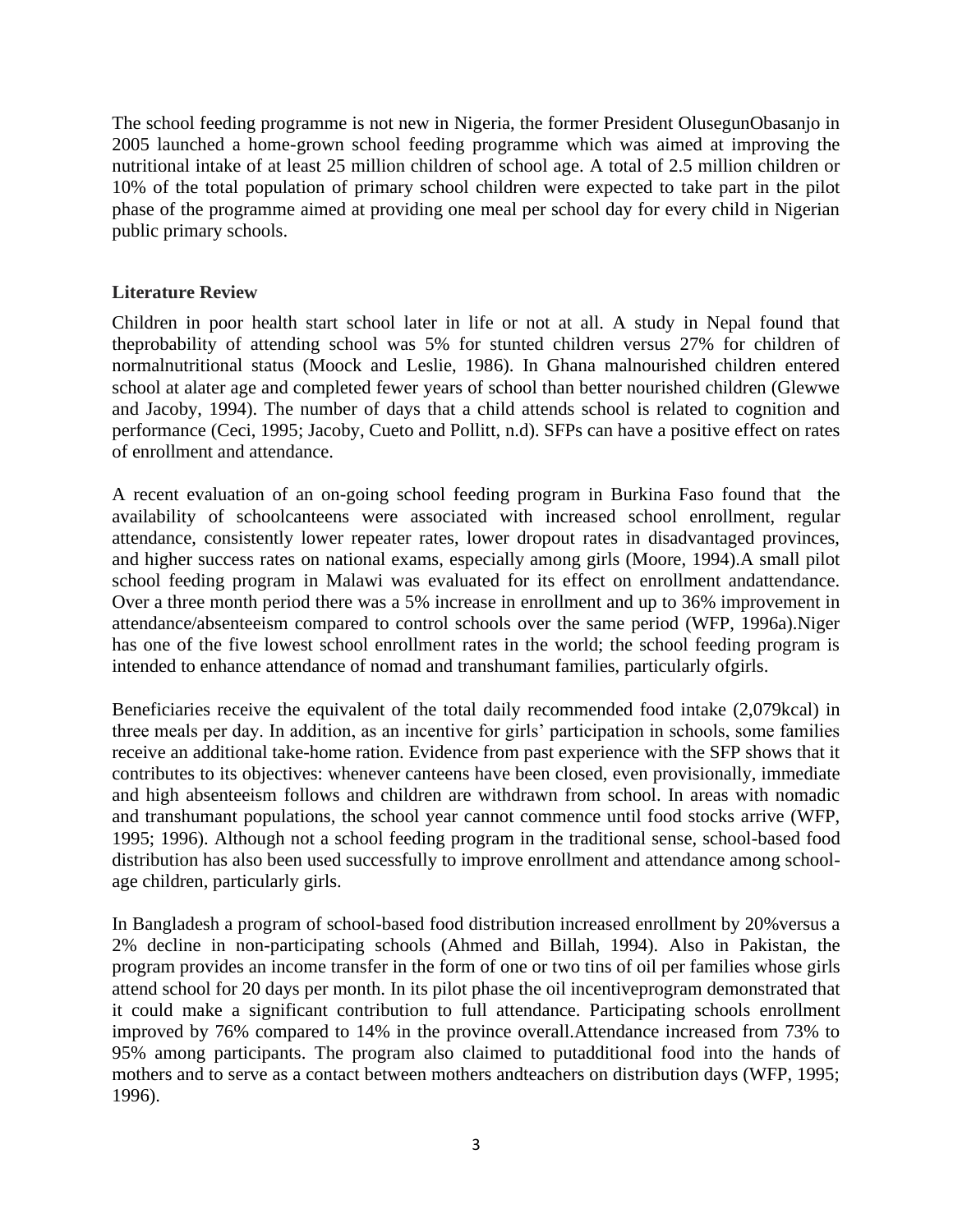While [school meals](https://en.wikipedia.org/wiki/School_meals) are provided by the governments of most high and middle-income countries around the globe, the children who benefits most from school feeding programs are in lowincome countries that do not have government-provided school meals. School feeding in lowincome countries often starts through funding by international organisations such as the [United](https://en.wikipedia.org/wiki/United_Nations_World_Food_Programme)  [Nations World Food Programme,](https://en.wikipedia.org/wiki/United_Nations_World_Food_Programme) the [World Bank,](https://en.wikipedia.org/wiki/World_Bank) the countries' governments programs such as the [McGovern-Dole International Food for Education and Child Nutrition Program.](https://en.wikipedia.org/wiki/McGovern-Dole_International_Food_for_Education_and_Child_Nutrition_Program) However, some governments started school-feeding programmes and then requested the help of these organizations and programmes. Additionally, many countries have "graduated" from their dependency on foreign assistance by reshaping their school feeding programmes to be countryled and self-supported.While there are school feeding programs in a number of countries, each programme varies widely from country to country in design, implementation, and evaluation. Thus, literature reviewed and studies often focus on a small number of countries, as school feeding is not a uniform unit of intervention and cannot be compared or assessed on an international scale.

According to the United Nations World Food Programme, 66 million primary school age children go hungry every day, with 23 million hungry children in [Africa](https://en.wikipedia.org/wiki/Africa) alone. Furthermore, 80% of these 66 million children are concentrated within just 20 countries. Additionally, 75 million school-age children (55% girls) do not attend school, with 47% of them living in [sub-](https://en.wikipedia.org/wiki/Sub-Saharan_Africa)[Saharan Africa.](https://en.wikipedia.org/wiki/Sub-Saharan_Africa) Thus, the need to reduce hunger while increasing school enrollment in these children is evident, and school feeding programs have been developed to target this multifaceted problem.

Schools have become a natural and convenient setting for the implementation of health and education interventions. School feeding is just one facet of school health initiatives, as other programmes may include de-worming, [HIV/AIDS](https://en.wikipedia.org/wiki/HIV/AIDS) prevention and education, with life and health skills education. Overall, school feeding programmes have been shown to directly increase the educational and nutritional status of recipient children, and indirectly impact the economic and social lives of themselves and their family. Additionally, direct school feeding program as envisaged by the [Millennium Development Goals](https://en.wikipedia.org/wiki/Millennium_Development_Goals) (MDGs) of reducing hunger by one-half, achieving universal primary education, and achieving gender parity in education by 2015 could be achieved.

There are two main ways to distribute food through school feeding programs: on-site meals and take-home rations. On-site meals are foods that are distributed to children while at school during morning and afternoon meal and snack times, which may include a bowl of porridge or nutrientfortified crackers. Take-home rations are a collection of basic food items, such as a bag of rice and a bottle of cooking oil, which may be sent home and transferred to the families of girls that regularly attend school.

While the food items needed for school feeding programmes may be imported into the country from anywhere throughout the world, an increasing number of countries and organizations are looking to expand what is called "home-grown school feeding," which requires that provided food is produced and purchased within a country to the greatest extent possible. These programmes provide an opportunity for children to receive improved nutrition and educational opportunities while also allowing smallholder farmers to benefit from access to a market with stable, structured, and predictable demand. The New Partnership for Africa's Development (NEPAD) guided governments in Sub-Saharan Africa to include home-grown school feeding as a critical intervention for the food security facet of the Comprehensive Africa Agriculture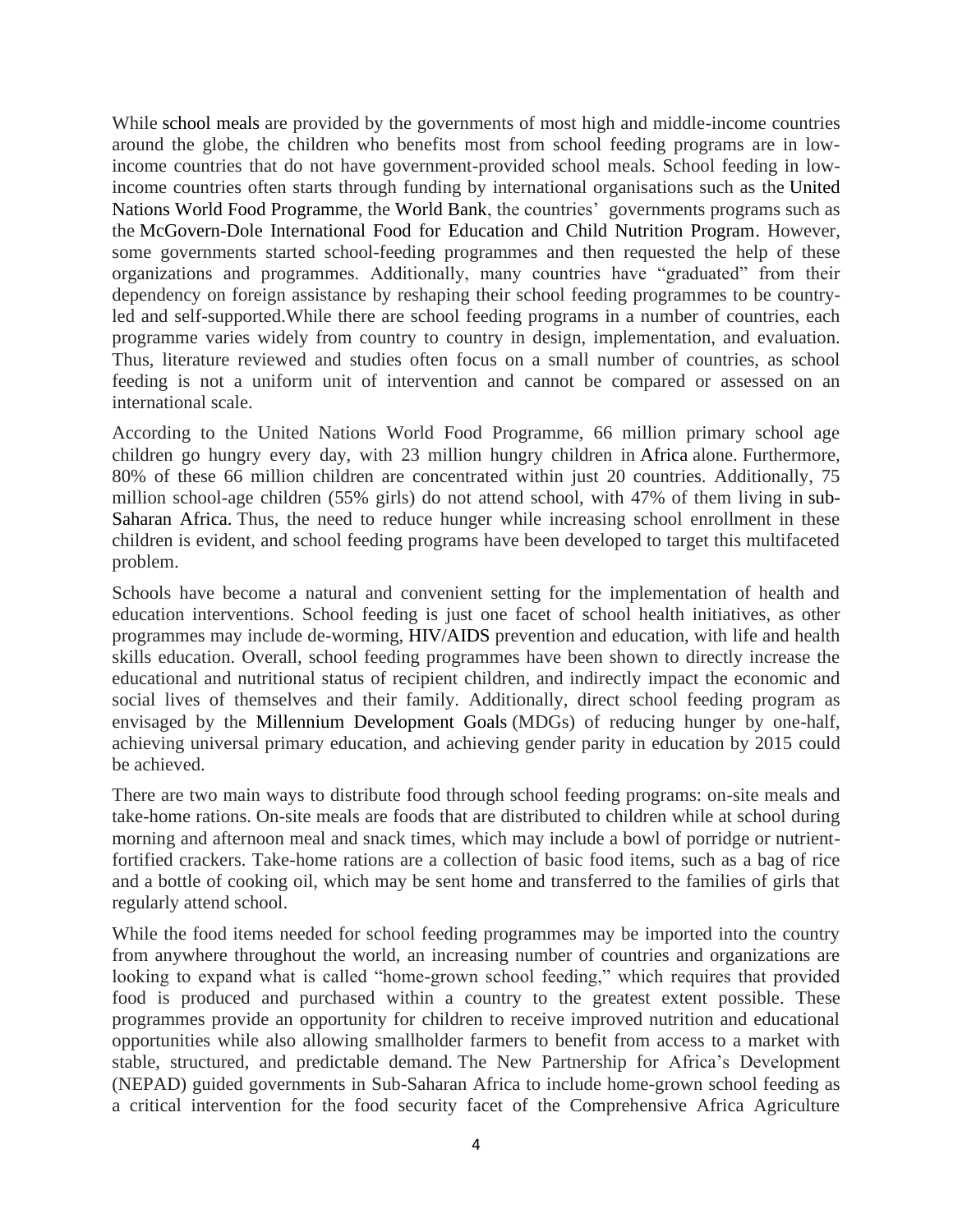Development Programme (CAADP). Several countries, including Côte d'Ivoire, Ghana, Kenya, Mali and Nigeria are currently taking part in home-grown school feeding programmes.

According to the International Food Policy Research Institute, there are five stages of school feeding. The first stage includes school feeding programmes that rely mostly on external funding and implementation, while the last stage includes school feeding programmes that rely mostly on internal government funding and implementation. Countries that are within the first stage include Afghanistan and Sudan, where country governments are unable to lead school feeding programmes. Countries that are within the fifth stage include Chile and India, which have functional, country-led school feeding programs. For example, the Government of Chile has provided a school feeding programme for over 40 years through the La Junta Nacional de Auxilio Escolar Becas (National Board of School Assistance and Scholarships) through a publicprivate partnership. This programme involves technology that allows food to be centrally massproduced and then distributed across the country. Additionally, the Government of India has supported school feeding programmes since 2001, when the country recognized Indians' Constitutional Right to Food. Countries that are in the middle of the stages, such as Kenya and Ecuador may have some but not all of the governmental policies, financial capacities, or institutional capacities to operate school feeding programmes without external funding or implementation.

## **Advantages of the School Feeding Programme**

School Feeding Programmes is one of several interventions that can address some of the nutrition and health problems of school-age children. SFPs, and other school-based nutrition and health programs, can also motivate parents to enroll their children in school and to see that they attend regularly. Experience shows that properly designed and effectively implemented SFPs can:

**Alleviate short-term hunger in malnourished or otherwise well-nourished schoolchildren**. This helps to increase the attention and concentration of students producing gains in cognitive function and learning.

# **Motivate parents to enroll their children in school and have them attend regularly**.

When programs effectively reduce absenteeism and increase the duration of schooling, educational outcomes (performance, dropout, and repetition) improve.

## **Address specific micronutrient deficiencies in school-age children**.

Most important of these are iodine and iron, which directly affect cognition. Meeting the iron and iodine needs of school-age children can translate into better school performance.

## **Increase community involvement in schools**

This occurs particularly where programmes depend on the community to prepare and serve meals to children. Schools with their communities behind them are more effective than schools with less community involvement.

### **School Feeding Programme in Nigeria**

The first Home-Grown School Feeding Programme (HGSF) in Nigeria was introduced by former president OlusegunObasanjo which was launched in September, 2005. It aimed at improving the nutritional intake of school age children; but after the initial fanfare and merriment, the programme was abandoned. The government never gave reasons for shutting down the programme but school operators envisaged it could be capital intensive, mismanaged, abused and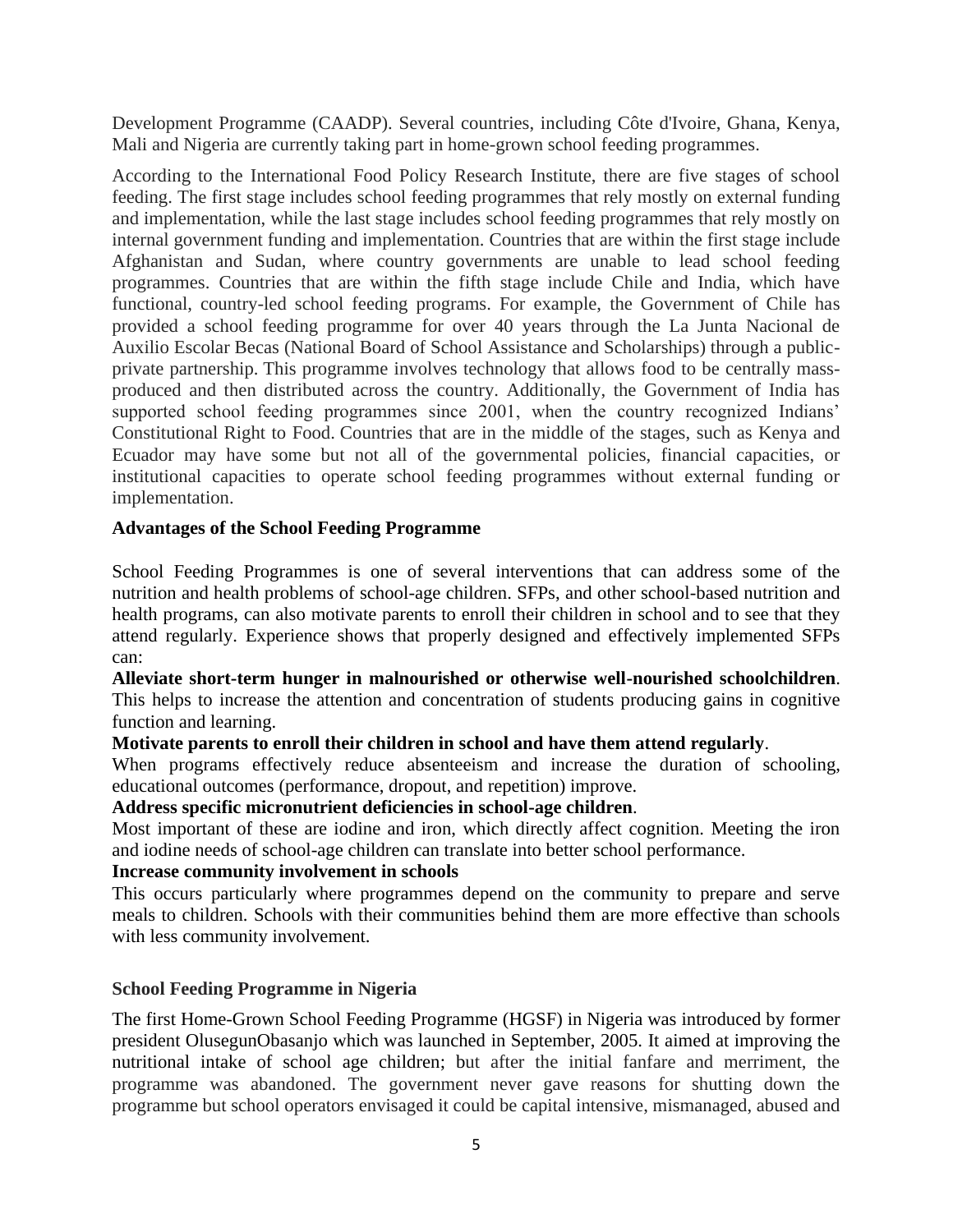left behind a lot of debts. Some states of the Federation on their own introduced the programme but fell along the way leaving only Osun and Kano even though the programme in both states was marred by challenges of funding and inconsistencies. This was revived in 2015 by the PresidentBuhari's administration and was launched by the Vice President, Prof. YemiOsinbajo. The HGSF programme is part of a funded Social Investment Programme announced by the Buhari administration to tackle poverty and improve the health and education of children and other vulnerable groups.

### **Sustainable Development Goals and School Feeding Programme**

The Sustainable Development Goals (SDGs) is globally defined goals for over the next 15 years with the desired targets and indicators, where every nation is expected to use this framework to design their socio-economic development for the worldwide sustainable development. Beside SDGs emphasis on socio-economic development, it also does focus on environmental, health, food and other areas with the intention to contribute to the well-being of human development. Compared to the MDGs, the SDGs is more comprehensive with the focus to end extreme poverty worldwide. SDGs is directly linked with the socio-economic welfare, healthy environment and development. It also requires the involvement of wider stakeholders' in achieving the desired targets and it also suggest to the member states to frame their own national indicators in light of the globally adopted indicators.

The Sustainable Development Goals (SDGs), officially known as "Transforming our world": the 2030 Agenda for Sustainable Development is a set of 17 "Global Goals" with 169 targets between them. It is an initiative of the UN through a deliberative process involving its 193 Member States, as well as global civil society. The SDGs goals are built on the Principles agreed upon under Resolution A/RES/66/288, popularly known as 'The Future We Want'.The SDGs is a new, universal set of goals, targets and indicators that UN member states will be expected to use to frame their agendas and political policies over the next 15 years. The SDGs follow and expand on the [millennium development goals](https://www.theguardian.com/global-development/millennium-development-goals) (MDGs).

The implementation and successful tracking of each target and goal would make the objectives of bridging the social and economic gap and addressing the environmental challenges come true. Moreover, the SDGs do not only indicate where we have to be in next fifteen years to be a sustainable world, but also outline the new opportunities for all the stakeholders all over the world. The SDGs is trusted to be the leading catalysts of transformation worldwide. Over the next 15 years, the SDGs is universally applicable to all the countries to mobilize their efforts, to eliminate all kinds of inequalities, to end poverty, and address the climate change problems by ensuring that no one in the world is left behind.

Goal numbers 1-5 of the SDGs are specifically being addressed by the school feeding programme in Nigeria, These are:

### **Goal 1: No Poverty:**

End [poverty](https://en.wikipedia.org/wiki/Poverty) in all its forms everywhere

### **Goal 2: Zero Hunger:**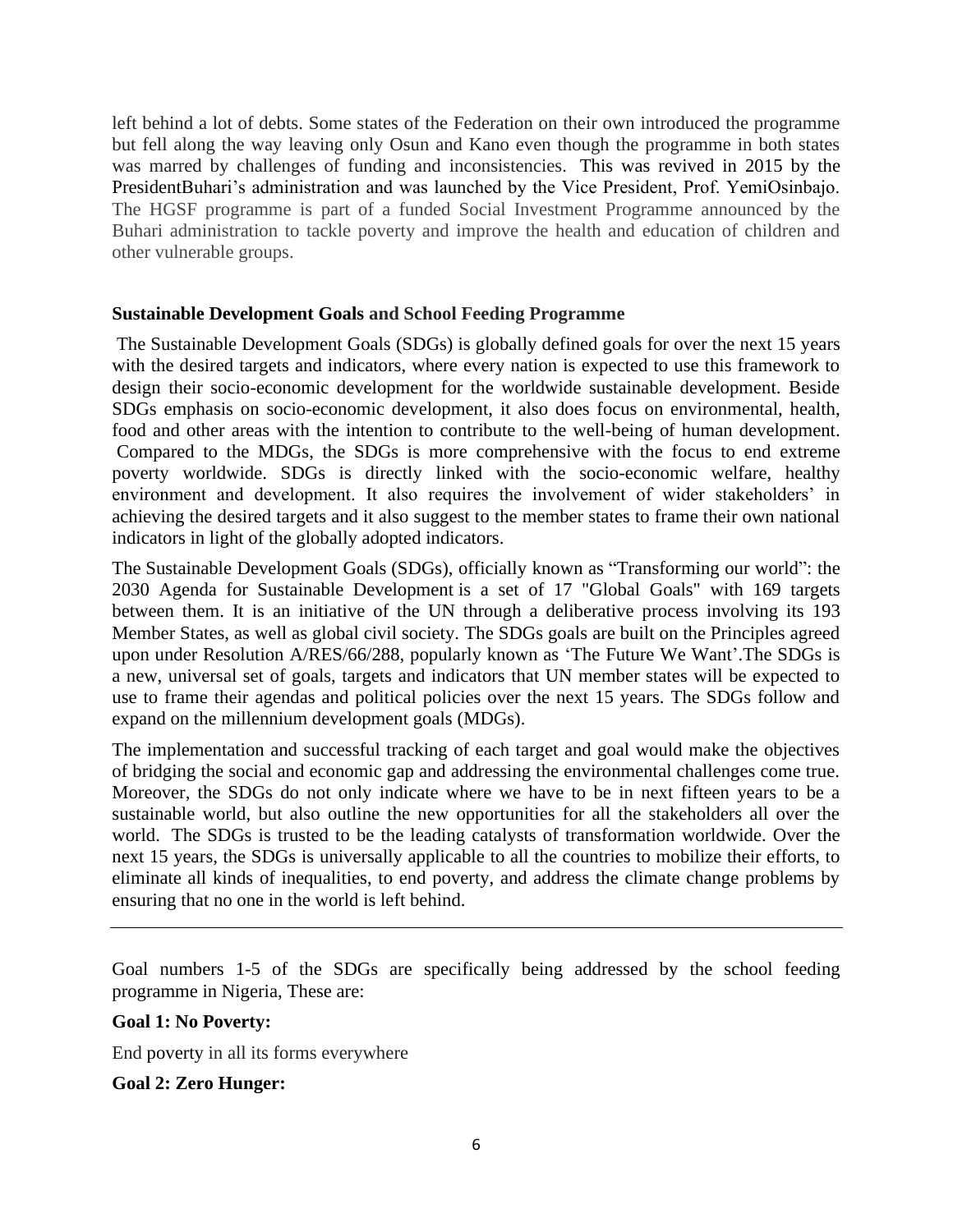[End hunger,](https://en.wikipedia.org/wiki/Hunger#Global_initiatives_to_end_hunger) achieve [food security](https://en.wikipedia.org/wiki/Food_security) and improved nutrition and promote [sustainable](https://en.wikipedia.org/wiki/Sustainable_agriculture)  [agricultureg](https://en.wikipedia.org/wiki/Sustainable_agriculture)lobally.

## **Goal 3: Good Health and Well-being:**

Ensure healthy lives and promote [well-being](https://en.wikipedia.org/wiki/Well-being) for all at all ages

## **Goal 4: Quality Education:**

Ensure [inclusive](https://en.wikipedia.org/wiki/Inclusion_(education)) and [equitable](https://en.wikipedia.org/wiki/Educational_equity) quality education and promote [lifelong learning](https://en.wikipedia.org/wiki/Lifelong_learning) opportunities for all

## **Goal 5: Gender Equality:**

Achieve [gender equality](https://en.wikipedia.org/wiki/Gender_equality) and [empower](https://en.wikipedia.org/wiki/Empowerment) all women and girls. Providing women and girls with equal access to education, health care, decent work, and representation in political and economic decision-making processes will fuel sustainable economies and benefit societies and humanity at large

## **Socio-Economic Impacts of School Feeding Programmes**

## **Impact on Health**

Nutritional and health status are powerful influences on a child's learning and on how well a child performs in school. Children who lack certain nutrients in their diet (particularly iron and iodine), or who suffer from protein-energy malnutrition, hunger, parasitic infections or other diseases, do not have the same potential for learning as healthy and well-nourished children. Weak health and poor nutrition among school-age children diminish their cognitive development either through physiological changes or by reducing their ability to participate in learning experiences - or both. Contrary to conventional wisdom, nutritional status does not improve with age. The extra demands on school-age children (to perform chores, for example, or walk long distances to school) create a need for energy that is much greater than that of younger children. Indeed, available data indicate high levels of protein-energy malnutrition and short-term hunger among school-age children. Moreover, deficiencies of critical nutrients such as iodine, vitamin A and iron among the school aged are pervasive (Partnership for Child Development, 1998b). It is estimated that 60 million school-age children suffer from iodine deficiency disorders and that another 85 million are at risk for acute respiratory disease and other infections because they are deficient in vitamin A. The number suffering from iron deficiency anemia is greater still - 210 million (Jamison, Henry, Anthony, and Jose, (1993).

Parasitic worms that infect the intestines or the blood are a major source of disease and malnutrition in school-age children. An estimated 320 million school-age children are infectedwith roundworm, 233 million with whipworm, and 239 million with hookworm (Partnership forChild Development, 1997a). Schistosomiasis affects an estimated 200 million people throughoutthe world, approximately 88 million of whom are under 15 years old (Montresor, Crompton, Bundy, Hall and Savioli. (1998). Poor nutrition and health among schoolchildren contributes to the inefficiency of the educationalsystem. Children with diminished cognitive abilities and sensory impairments naturally performless well and are more likely to repeat grades and to drop out of school than children who are notimpaired; they also enroll in school at a later age, if at all, and finish fewer years of schooling. The irregular school attendance of malnourished and unhealthy children is one of the key factors in poor performance. Even temporary hunger, common in children who are not fed before going to school, can have an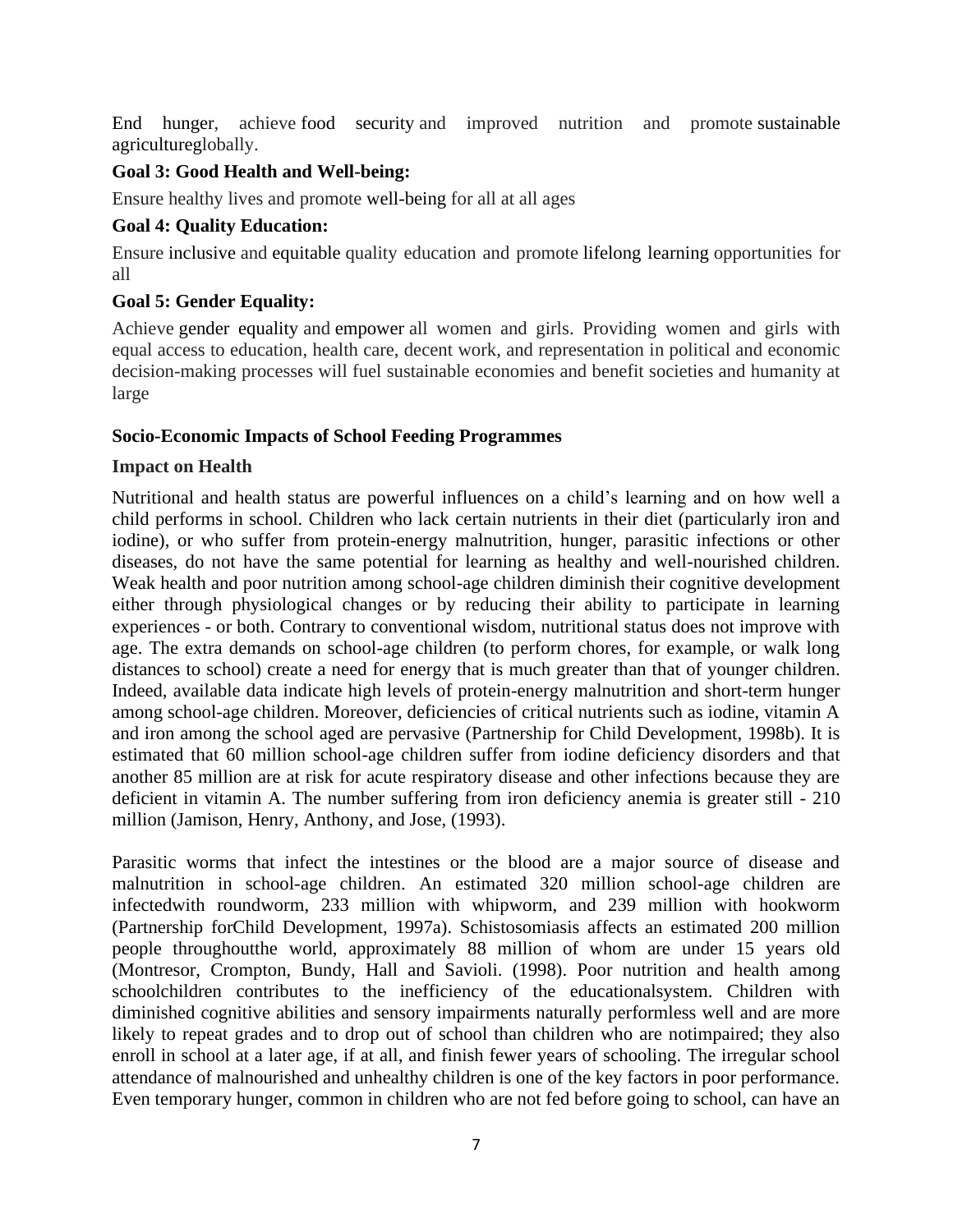adverse effect on learning. Children who are hungry have more difficultyconcentrating and performing complex tasks, even if otherwise well nourished. Research andprogramme experience shows that improving nutrition and health can lead to better performance,fewer repeated grades and reduced drop out.

#### **Impact of School Feeding Programmes on Educational Achievements**

The potential impact goal of targeting children through Food for Education programmes is to increase their educational achievement so as to improve their potential future productivity and earnings. However, improvement in educational achievement due to serving food in SFPs is thought to occur through three pathways: it increases school attendance by lowering the opportunity costs of attending school and providing additional incentives to engage in formal education. This leads to more time spent in school and more time spent towards learning. The second is through the alleviation of short term hunger which improves children's cognitive functioning and attention span. The third is that it improves nutritional status of children by providing them calories and nutrients in addition to their regular diet. This leads to better health and better resistance to infections, diseases and illnesses that would otherwise keep children from attending school (Buttenheim, Alderman, and Friedman, (2011).Thus, better nutrition indirectly improves educational achievement by increasing school attendance by children.

#### **Impact on Nutritional Status**

Although SFPs are promoted for increasing educational achievement, they also play an important role in achieving the nutritional goal (albeit for children that already passed the critical early childhood influencing phase). For families facing poverty, food choices are usually limited, resulting in nutritionally inadequate diets that are often deficient in vital micronutrients (Ash, Tatala, Frongillo, Ndossi, and Latham, 2003). Deficiencies of micronutrients such as iron or vitamin B-12 can result in increased vulnerability to infections, stunted growth and diminished cognitive performance in school-age children (Arsenault, Mora-Plazas, Forero, López-Arana, Marín, Baylin, and Villamor, (2009). The most important period of growth and body composition occurs in the first several years of life, well before enrollment in a SFP would begin. But SFP meals or snacks can be easily fortified to help provide micronutrients that are commonly missing from children's diets. This is especially important for school-age children, as the brain is sensitive to a lack of nutrients in the short term, which may be especially a problem for malnourished children (Pollitt 1995).

### **Impact on Agricultural Development**

School Feeding programmes have been thought of as social safety net interventions to achieve educational and nutritional goals; but recently, these programmes and others that involve food aid have been thought of as a possible tool for agricultural development (Sumberg and Sabates-Wheeler 2011). The manner in which these goals link together can be seen in the proposed Home Grown School Feeding (HGSF) programmes, which are designed to supply food for SFPs from purchases and procurement of locally produced food while enhancing the domestic production and demand for food (Ahmed 2004). Traditionally, the procurement of food for SFPs usually came from foreign food aid. When food aid is distributed, there are distortions to the local markets, which often results in lower prices and provide disincentives to local producers (Barrett 2006). This has led to the development of programs such as the WFP's Purchase for Progress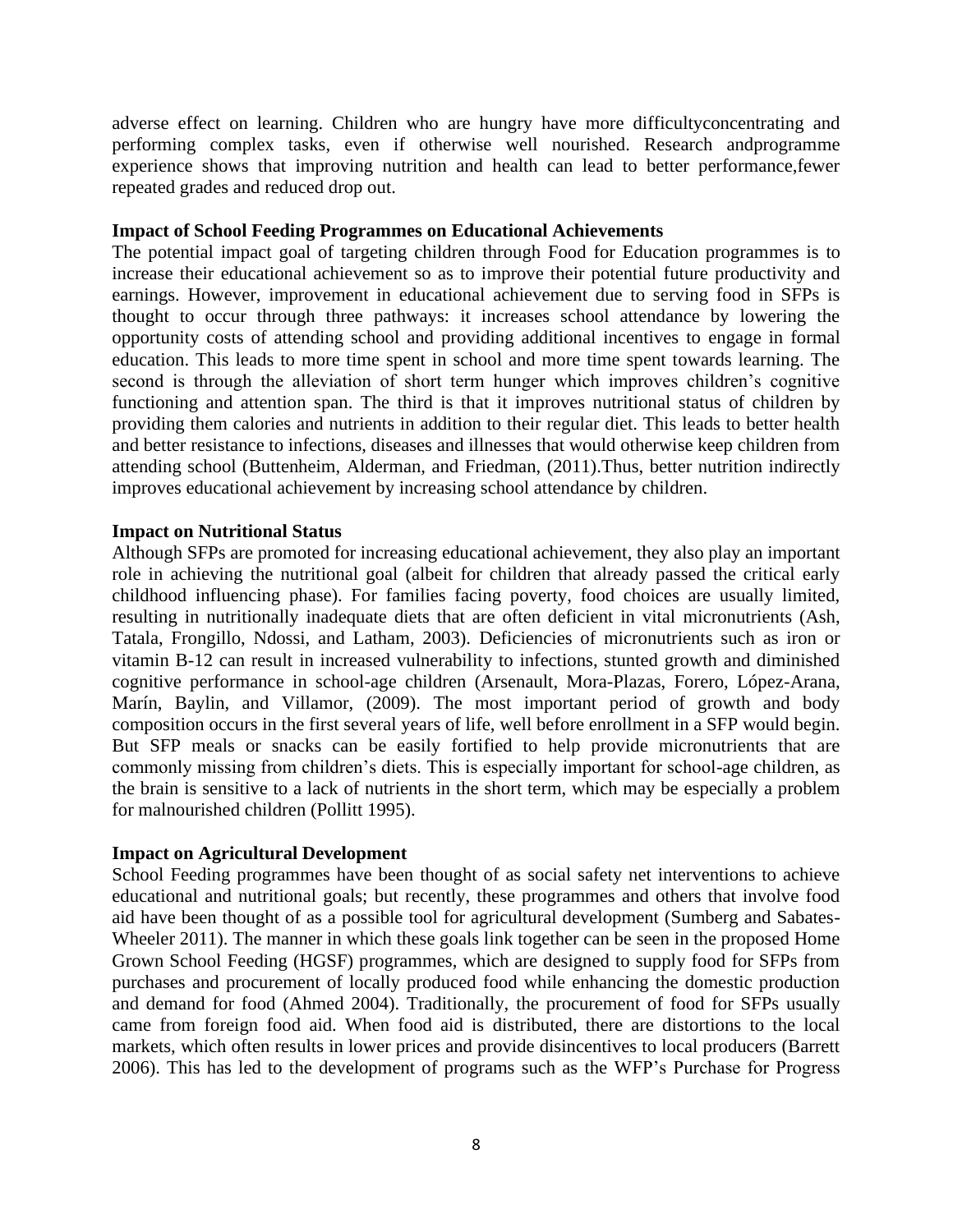(P4P) initiative to reverse this trend, and helped lead others to look to HGSF as a tool for agricultural development.

The theory for linking FFE to agricultural development begins with a demand shift as the initial kick to the local economy in a HGSF system, as the food previously supplied to the schools came from donors now must be filled by the local producers. The demand is more predictable for producers, which in turn decreases their risk, allowing for more development of local markets (Sumberg and Sabates-Wheeler 2011). Increased demand for locally produced food was seen in the case of Indonesia's SFP during the 1990's. In a survey conducted after the economic crisis in Indonesia in 1997-98, 72% of surveyed farmers reported having more opportunities to sell their produce as a result of the purchases by the SFP's (Studdert, Mello, and Brennan, (2004), as reported by Sabates-Wheeler, Devereux, and Guenther. (2009).

#### **Impact on Gender, Orphans and other Vulnerable Children**

It has been proved that school feeding contributes to improved education for girls, as both inschool meals and take home rations (THRs) are effective in targeting gender objectives. This is particularly useful in boosting girls' enrolment where access to education is limited. Educated girls are more likely to have fewer and healthier children and to head families that are foodsecure. School feeding closes the gender gap in schools and helps to empower women. It leads to improved protection from HIV/AIDS and better access to work opportunities for women. It changes the lives of not only girls but also of their future children. Maternal and infant mortality rates decrease and better educated girls make more informed choices. The World Bank estimates that only one additional year of schooling for girls reduces the birth rate by 10%, and that every extra year of schooling provided to 1,000 girls results in 60 fewer infant deaths (Summers and Lawrence, 1992; World Bank, 2007a). An evaluation of India's Mid-Day Meals Programme found that girls in the programme were 30 percent more likely to complete primary school (Dreze and Kingdon, 2001). In Pakistan, a programme that provides girls with a conditional THR of oil once a month has changed the way their parents think and act. Before the programme started, 48% of households did not send any of their daughters to school; afterwards, all households educated at least one daughter (WFP, 2005b).

### **Impact as Value Transfer**

During periods of shock and reduced purchasing power, families often resort to negative coping mechanisms, including taking children out of school to save on school fees and related expenses (World Bank, 2009a). School feeding programmes can help to safeguard households' investments in education by defraying some of the costs of schooling and encouraging parents to enroll their children in school and ensure that they attend class regularly throughout the complete cycle. This helps protect children from the risk of both formal and informal child labour and facilitates social integration (Paruzzolo, 2009). School feeding is a well-recognized safety net that transfers significant value to households with children enrolled in school or with school-age children (Bundy, Burbano, Grosh, Gelli, Jukes,and Drake,(2008). The value transfer from school feeding frees up resources within households, allowing families to buy food and invest in productive assets, and ultimately improving their livelihoods, nutrition and education. The value transferred is equivalent to the value of the food transfer delivered to the child at school, the value of the THR, or both. This serves as an incentive for households to send their children to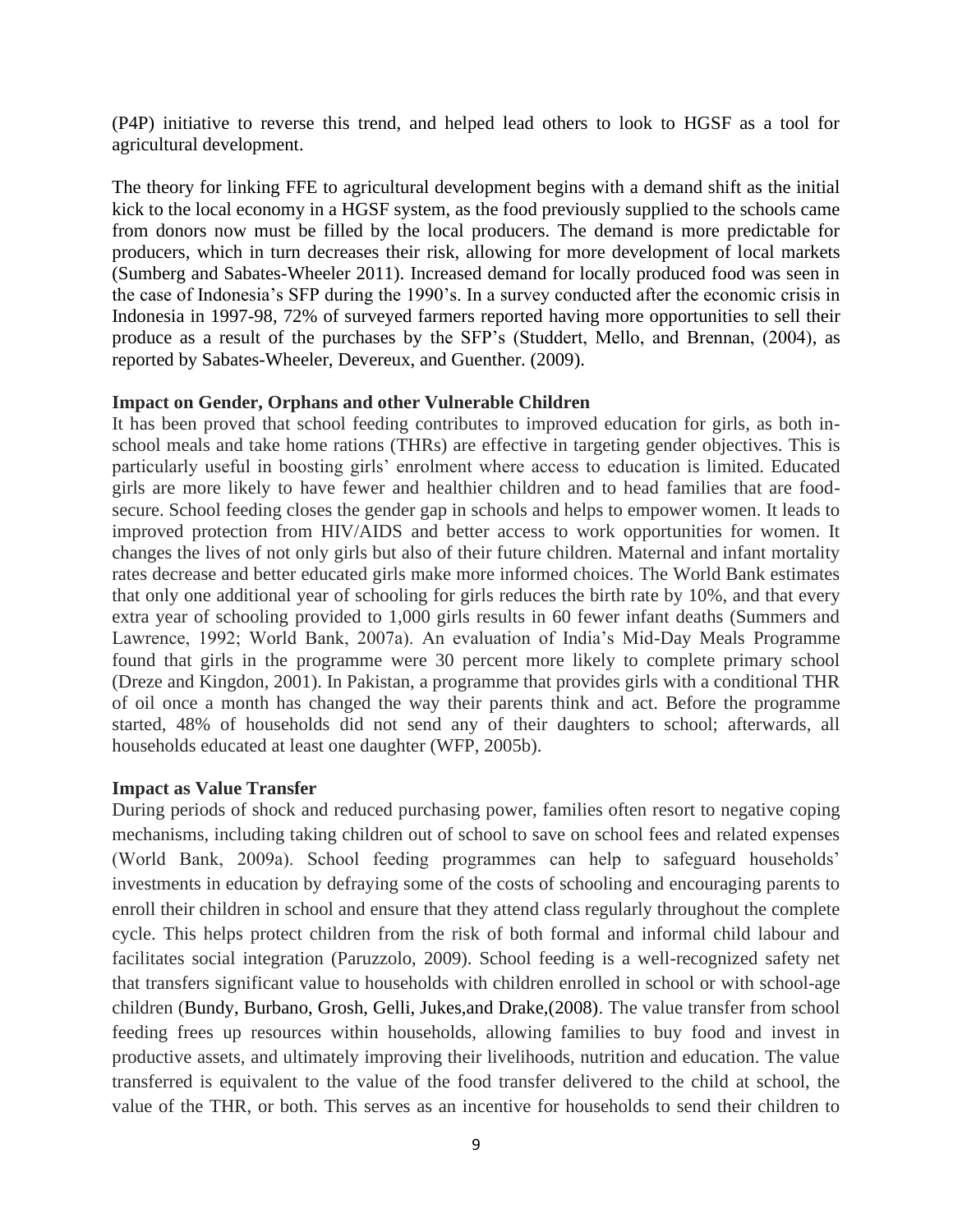school and ensure that they continue to attend. The provision of food therefore alleviates shortterm hunger, whilesupporting the longer-term goals of educational attainment and improved nutrition and health.

School feeding value transfers have the potential to increase school enrolment and attendance at times when food-insecure families with low purchasing power may be at risk of resorting to negative coping strategies, including taking children out of school.

## **Conclusion**

It is evident from literature that school feeding programmes is an effectivesafety net to poor families in times of crises, in post-crisis recovery situations,and in chronic long-term development settings.It increaseshousehold income, freeing up resources for productive investments. It offers anincentive for households to send their children to school and invest in education,breaking the poverty trap.It has been established that school feeding programmes have an impact on educational outcomes which proves that school feeding increases school enrolment and attendance by reducing drop-out as it helps to take care of a portion of the hidden cost of education.

The School Feeding Programmes (SFPs) is a tool for the nation in the achievement of the SDGs and more importantly, in the achievement of the objectives of the Universal Basic Education UBE. Goals that relates to poverty eradication, extinction of hunger, good health, provision of quality education and ensuring gender equity can be achieved through the vehicle of the school feeding programme. Long term health and educational problems can also be addressed through the SFPs since development activities that targets children are seen as tools for the eradication of future problems in any nation. When children are assured of a meal, it is easier to study and stay in school to achieve;once in school, such children can identify the benefit of education and be motivated to achieve their life goals. Parents/guardians are also less likely to refuse their children/wards from attending school if they know that one meal will be taken care of. Girls are also able to stay in school; thereby reducing teenage pregnancies and other social ills associated with trying to support the family income by these girls. THRs draw girls to school, maintain their attendance and increase theirprogress, effectively eliminating the gender gap in school. SFP does change the lives of the girls only; but also the lives of their future children. Maternal and infant mortality rates are reduced, as better educated girls make more informed choices.

### **Way Forward**

- 1. It has been established that school feeding programmes increased enrolment in the enforcing states, the governments, at the various levels must therefore, prepare for the increase, in terms of space and personnel such that it will not create another problem that is not prepared for.
- 2. In order not to lose the confidence of both the pupils and their parents, the National Assembly should pass a law that will ensure the continuity of the programme and not allow its demise with each regime. This will go a long way in stabilising the gain so far from the programme; especially as the strategic plan spans only four years.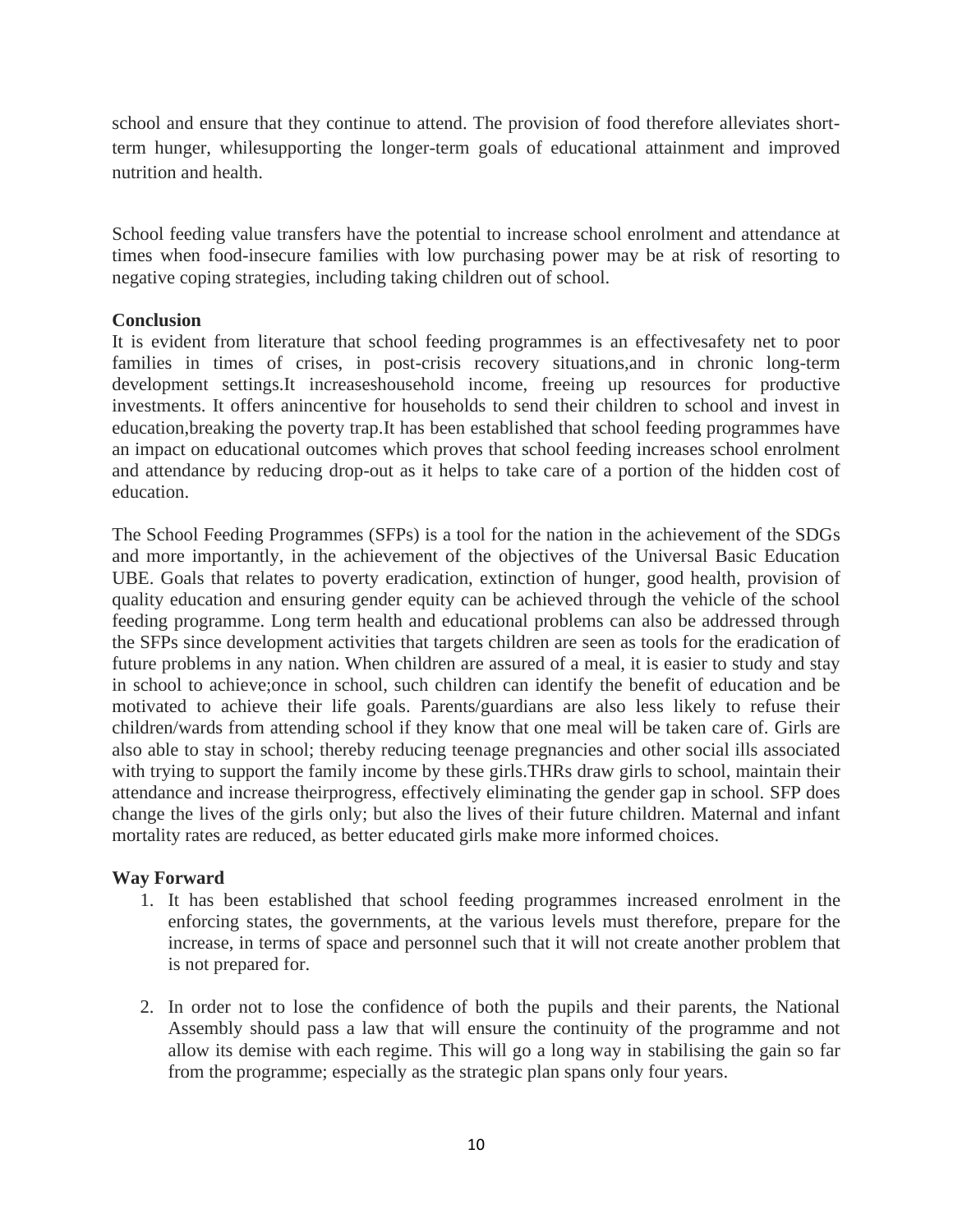- 3. Adequate funds should be made available to avoid epileptic supply of food items and other logistics in order not to discourage the pupils and beneficiaries.
- 4. Proper monitoring and evaluation strategies with pin point and measurable indicators must be put in place to detect early signals of malfunctioning and to be able to nip it in the bud before it becomes irredeemable.
- 5. The parents of the benefitting children should be involved to keep an eye on the progress and be able to report problems for early redemption. They will be useful in ensuring almost accurate progress and blocking loopholes if they are allowed to own the programme.

#### **References**

- Adewara, S.O. and Visser, M. (2011).The Environment for Development (EFD) initiative. An Environmental Economics Program Focused on International Research Collaboration, Policy and Academic Training.
- Ahmed A.U, Billah K. (1994) "Food for Education Program in Bangladesh: An Early Assessment." International Food Policy Research Institute, Bangladesh Food Policy Project,
- Ahmed, A. U., 2004. Impact of Feeding Children in School: Evidence from Bangladesh, International Food Policy Research Institute, Washington, DC.
- Arsenault, J. E., Mora-Plazas, M., Forero, Y., López-Arana, S., Marín, C., Baylin, A., and Villamor, E., (2009). Provision of a School Snack is Associated with Vitamin B-12 Status, Linear Growth, and Morbidity in Children from Bogotá, Colombia. *The Journal of Nutrition,* 2009, 139:1744–1750.
- Ash, D.M., Tatala, S. R., Frongillo, E. A., Ndossi, G. D., and Latham, M. C. (2003). Randomized Efficacy Trial of a Micronutrient-fortified Beverage in Primary School Children in Tanzania.*The American Journal of Clinical Nutrition*.2003; 77:891–8.
- Barrett, C., (2006). Food Aid's Intended and Unintended Consequences, Background Paper for State of Food and Agriculture 2006, Rome: FAO, 2006
- Broca S., Stamoulis, K., (2003). Micro- and Macro-evidence on the Impact of Undernourishment, Nutrition Intake and Economic Growth, Economic and Social Development Department, Food and Agriculture Organization of the United Nations, 2003.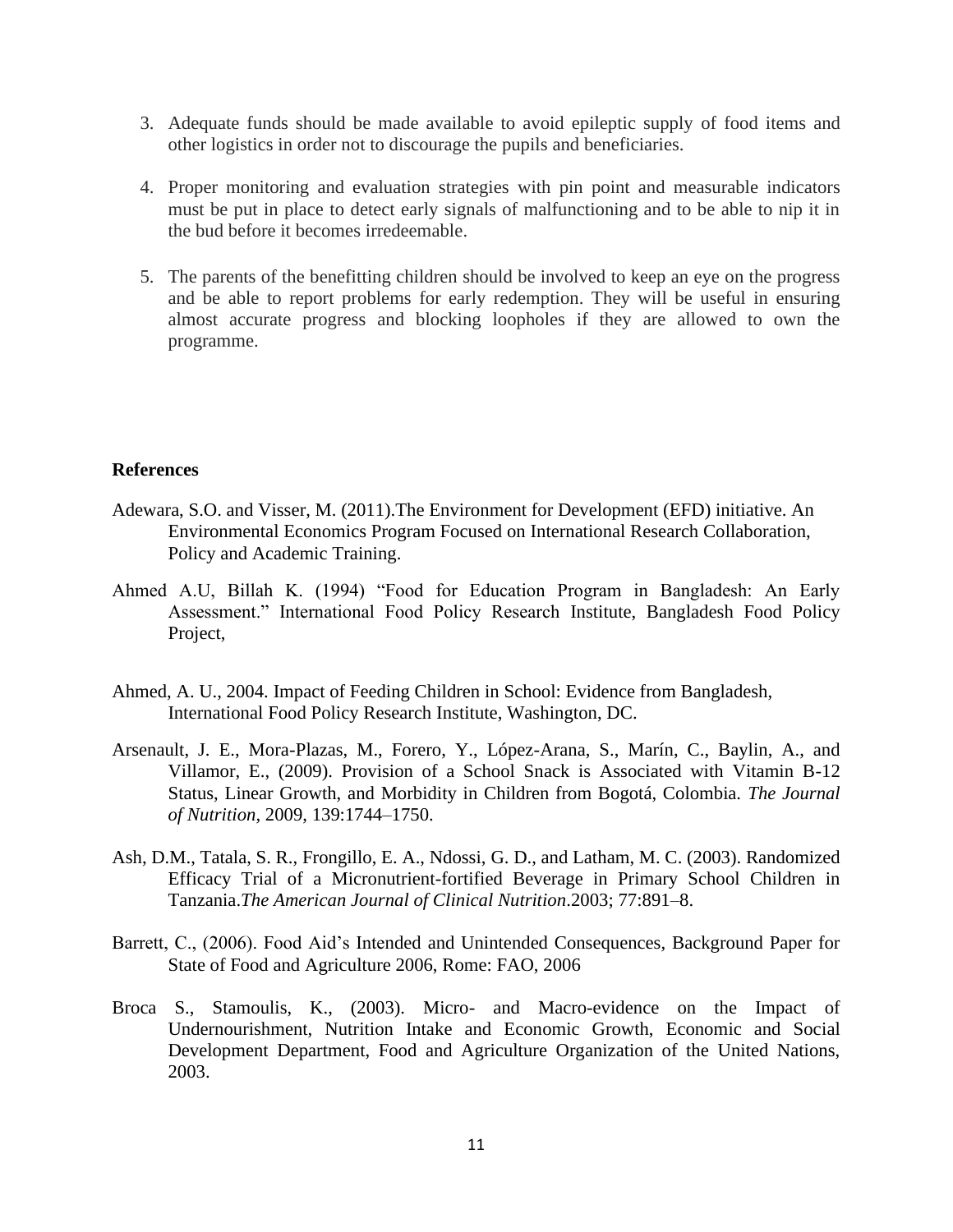- Bundy, D., Burbano, C., Grosh, M., Gelli, A. M., Jukes, C.H., and Drake, L.J. (2008). Rethinking School Feeding: Social Safety Nets, Child Development, and the Education Sector.The World Food Programme and the World Bank, Washington, DC. <http://dx.doi.org/10.1596/978-0-8213-7974-5>
- Buttenheim, A. M., Alderman, H., and Friedman, J. A., (2011). Impact Evaluation of School Feeding Programs in Lao PDR, 2011, World Bank Policy Research Working Paper Series, 5518.Dhaka.
- Drèze, J. and Kingdon G. (2011) "School Participation in Rural India", Review of Development Economics, 5(1), 1-33.
- Food and Agriculture Organization (2007) "Requirements of Vitamin A, Iron, Folate and Vitamin B."Report of a joint FAO/WHO Expert Consultation, FAO, Rome.
- Food and Agriculture Organization of the United Nations, (2008).The State of Food Insecurity in the World. Rome: FAO, 2008.
- Glewwe, P, and Jacoby H. (1994) "An Economic Analysis of Delayed Primary School Enrollment and Childhood Nutrition in Ghana.LSMS Working Paper 98. World Bank,
- Jacoby, E., Cueto.S. and Pollitt, E. (n.d.) "An Evaluation of a School Breakfast Program among Andean Children in Huarez Peru." Instituto de InvestigacionNutricional, Lima, Peru.
- Jamison, D.T. Henry, M. Anthony R. M and Jose L. B, eds. (1993).Disease Control Priorities in Developing Countries. New York: Oxford University Press.
- Jomaa L.H., McDonnell E., and Probart C., (2011). School Feeding Programs in Developing Countries: Impacts on Children's Health and Educational Outcomes. Nutrition Review, 2011, 69, 83–98.
- Laxmaiah, A., K.V. R. Sarma, D. HanumanthaRao, C. G. Reddy, M. Ravindranath, M.V. Rao and K. Vijayaraghavan. (1999). "Impact of Mid Day Meal Program on Educational and Nutritional Status of School Children in Karnataka," Indian Pediatrics, 36: 1221-1228.
- Montresor A, Crompton DWT, Bundy DAP, Hall A &Savioli L. (1998). Guidelines *for the Evaluation of Soil-Transmitted Helminthiasis and Schistosomiasis at Community level: A Guide for Managers of Control Programmes*. WHO/CTD/SIP/98.1. World Health Organization, Geneva.
- Moock, P. R. and Leslie, J. (1986) "Childhood Malnutrition and Schooling in the Terai Region of Nepal."*Journal of Development Economics* 20: 33-52.
- Moore E.C. (1994) "Evaluation of the Burkina Faso School Feeding Program." Catholic Relief